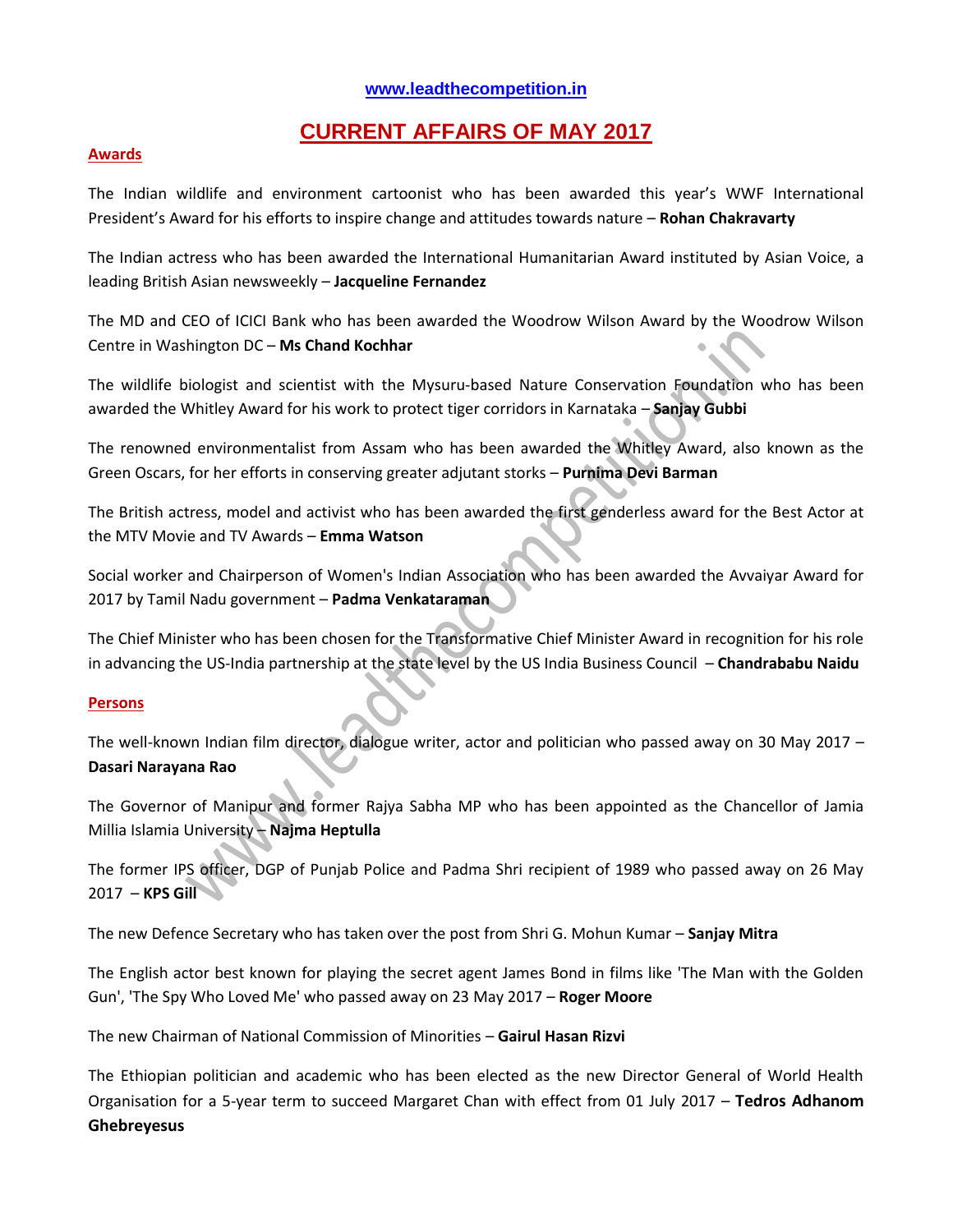The Union Minister of State for Environment, Forests and Climate Change who passed away on 18 May 2017 – **Anil Madhav Dave**

The Indian mountaineer from Arunachal Pradesh who has become the first woman in the world to scale Mt. Everest twice in 5 days – **Anshu Jamsenpa**

The new Prime Minister of France who has been appointed by the President Emmanuel Macron – **Edouard Philippe**

The Indian film actor who has been appointed by WHO as its goodwill ambassador for hepatitis in South-East Asia region – **Amitabh Bachchan**

The new President (12th) of South Korea who has assumed the office on 10 May 2017 – **Moon Jae-in**

The candidate of En Marche!(political party) who has won France's 2017 Presidential elections defeating Marine Le Pen of the National Front – **Emmanuel Macron**

The first Indian woman to be appointed Chief Justice of a High Court who passed away on 05 May 2017 – **Leila Seth**

#### **Sports**

The country which has won the Sudirman Cup 2017 (Badminton) defeating China in the finals at Gold Coast, Australia – **South Korea**

The Indian cricketer who has been awarded the CEAT Cricket Rating's International Cricketer of the Year Award 2016-17 – **Ravichandran Ashwin**

The team which has won the Federation Cup 2016-17 football tournament defeating Mohan Bagan in the finals in Cuttack – **Bengaluru FC**

The legendary cricketer who has been named an Honorary Life Member of the Marylebone Cricket Club, as he became the fourth Indian to do so after Sachin Tendulkar, Rahul Dravid and Sourav Ganguly – **VVS Laxman**

The Indian pacer who has become the leading wicket-taker in Women's One-Day Internationals in a match against South Africa surpassing Australian Cathryn Fitzpatrick's record of 180 wickets – **Jhulan Goswami**

The mascot of Asian Athletics Championship to be held in Bhubaneshwar from 06 to 09 July 107 – Olly (Olive Ridley turtle)

## **Defence**

The place in Karnataka where a newly built Aeronautical Test Range (ATR) of the Defence Research & Development Organisation (DRDO) was inaugurated by the Defence Minister Shri Arun Jaitley – **Chitradurga**

The bilateral naval exercise between the Navies of Singapore and India in the South China Sea from 18 to 24 May is named – **SIMBEX-17**

The annual joint Humanitarian Assistance and Disaster Relief (HADR) exercise being conducted by Indian Navy's Western Naval Command at Karwar naval station is named – **Karavali Karunya**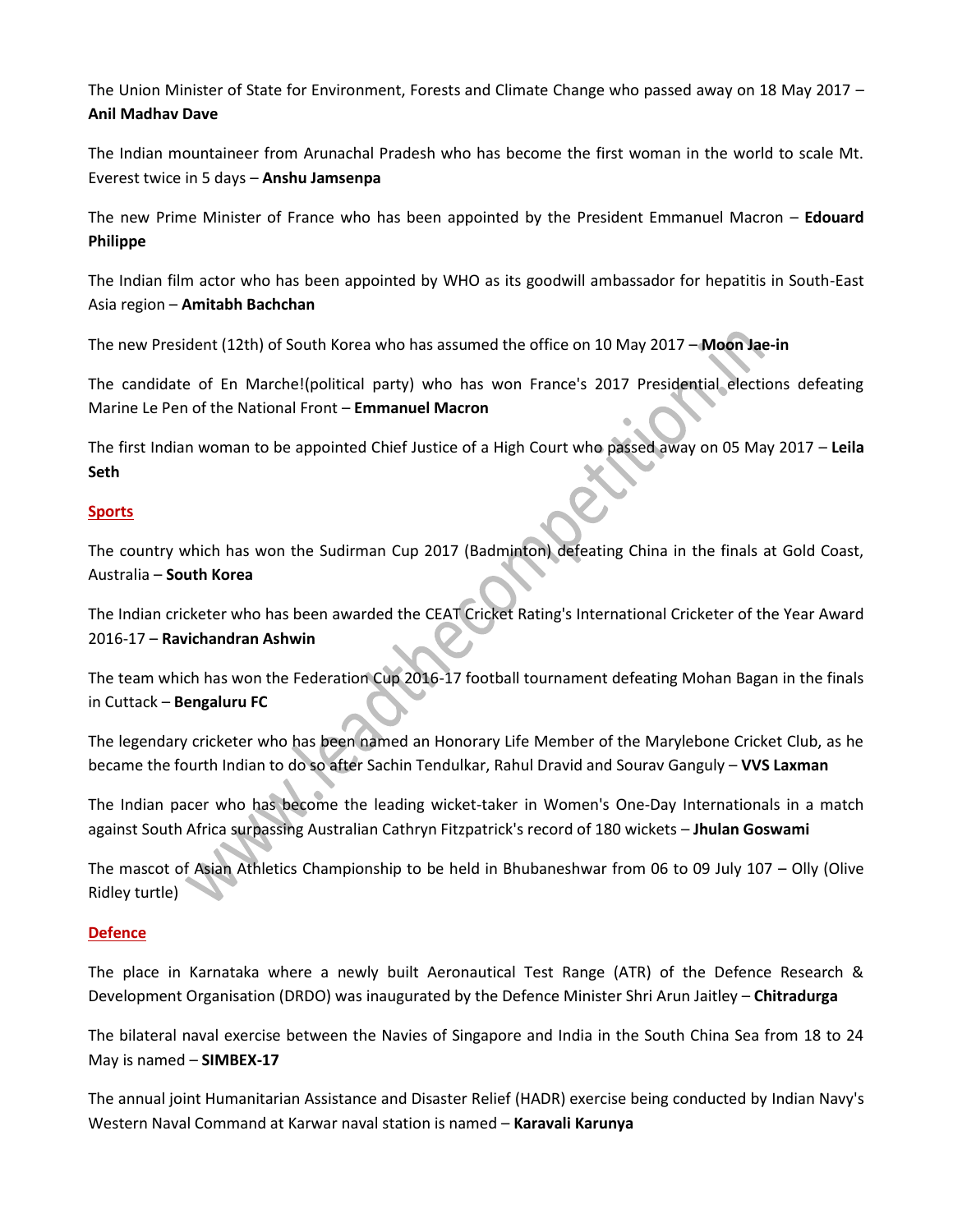The missile system with a range of 15 km acquired from Israel which was test-fired from a test range in Odisha – **Spyder**

The country with which India is conducting Co-ordinated Patrol (CORPAT) from 09 – 25 May 17 under the aegis of Andaman and Nicobar Command – **Indonesia**

#### **Places - India**

The State in which the retirement age of doctors has been raised from 60 to 62 years – **Uttar Pradesh**

The place in Assam where the Union Cabinet has approved the setting up of AIIMS to be completed in about 4 years – **Kamrup**

The venue of the first meeting of CMs of 5 States on Indo-China Border chaired by the Home Minister Shri Rajnath Singh (Himachal Pradesh, Uttarakhand, Jammu and Kashmir, Sikkim and Arunachal Pradesh) – **Gangtok**

The place in Maharashtra where India's First Integrated Bio-refinery for Renewable Fuels & Chemicals for producing ethanol from a variety of biomass was inaugurated by Shri Nitin Gadkari – **Rahu, Pune**

The north-eastern state which has been declared a disturbed area under the Armed Forces (Special Powers) Act for 3 more months from 03 May 2017 – **Assam**

The State which has become the first in the country to shift to January to December format for financial year – **Madhya Pradesh**

#### **Places – International**

The African country which has been accepted as the new member (14th) of OPEC – **Equatorial Guinea**

The venue of 2017 session of Global Platform for Disaster Risk Reduction held from 22 to 26 May 2017 (Minister of State for Home Affairs, Shri Kiren Rijiju is leading the Indian delegation) – **Cancun, Mexico**

The country in which world's largest floating solar photovoltaic (PV) power plant with a capacity of 40 MW became operational – **China**

The country which has banned captive breeding of dolphins and killer whales in order to eventually put an end to marine circuses – **France**

The South American nation which has declared an end of its public health emergency over Zika, the mosquitoborne virus – **Brazil**

The city which has become the first in the world to get its own font (the font known by the city's name has been developed by Microsoft and is available in 23 languages for Office 365 users) – **Dubai**

#### **Miscellaneous**

The campaign launched by Ministry of Drinking Water and Sanitation to promote toilet use and freedom from open defecation under the Swachh Bharat Mission is named – **Darwaza Band**

The tropical cyclone which recently caused widespread impacts across Sri Lanka, Andaman and Nicobar Islands, Bangladesh, and Northeast India was named – **Cyclone Mora**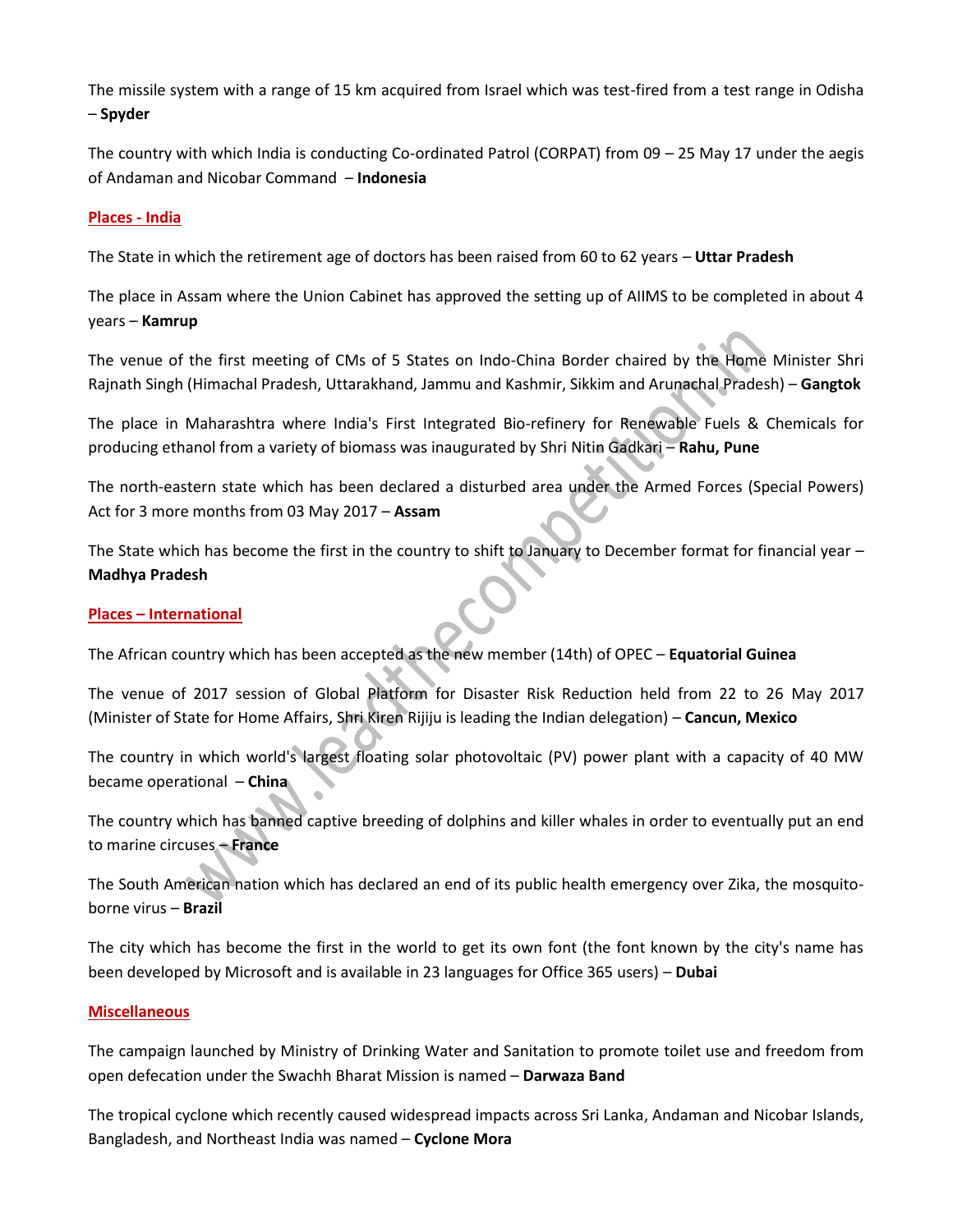The longest river bridge in India (9.15 km length) built across Lohit river connecting the villages Dhola and Sadiya which was inaugurated by the Prime Minister on 26 May 2017 is named – **Bhupen Hazarika Setu**

The new bacterium found on the International Space Station by NASA scientists and named after Indian President APJ Abdul Kalam – **Solibacillus kalamii**

The first semi-high speed train Tejas with facilities like on-board like LED TV and tea/coffee vending machine, flagged off by Railway Minister Suresh Prabhu will run between – **Mumbai CST and Karmali (Goa)**

The car manufacturing company which has decided to stop selling its cars in India from the end of this year – **General Motors**

The airport in India which has become the busiest single runway airport in the world with 837 flights per day (beating London's Gatwik airport which operates 757 flights/day) – **Chattrapati Shivaji International Airport, Mumbai**

The new base year of the all-India Index of Industrial Production (IIP) which has been revised from 2004-05 to reflect the changes in the industrial sector and to also align it with the base year of other macroeconomic indicators like the Gross Domestic Product (GDP), Wholesale Price Index (WPI) – **2011-12**

The vaccine which has been included in the Universal Immunization Programme of India by the Union Health Minister Shri JP Nadda – **Pneumococcal Conjugate Vaccine (PCV)**

The theme of National Technology Day observed on 11 May 2017 – **Technology for Inclusive and Sustainable Growth**

The first Hindi entertainment channel to be launched by Discovery channel is named – **Discovery JEET**

The variety of mango grown in Kurnool district of Andhra Pradesh which has been granted GI (geographical indication) tag (the mango is named after the town it is grown in) – **Banganapalle**

The portal launched by the Ministry of Communications for Information sharing on Mobile Towers and EMF Emission Compliances is named – **Tarang Samachar**

The medieval saint on whose 1000th birth anniversary a commemorative stamp was released by the Prime Minister Shri Narendra Modi – **Sri Ramanujacharya**

**Important Days of May**

| World Asthma Day: 02 May 2017                 | World Press Freedom Day: 03 May 2017                   |
|-----------------------------------------------|--------------------------------------------------------|
| Designated by: Global Initiative for Asthma   | Designated by: UN General Assembly                     |
| Theme: Asthma: Better Air, Better Breathing   | First Observed in: 1994                                |
|                                               | Theme: Critical Minds for Critical Times: Media's role |
|                                               | in advancing peaceful, just and inclusive societies    |
| World Red Cross and Crescent Day: 08 May      | International Day of Vesak: 10 May 2017 (Full Moon     |
| 2017                                          | day of May every year)                                 |
| Designated by: International Committee of the | Designated by: United Nations General Assembly         |
| <b>Red Cross</b>                              | First Observed in: 2000                                |
| First Observed in: 1948                       |                                                        |
| Theme: Everywhere for Everyone                |                                                        |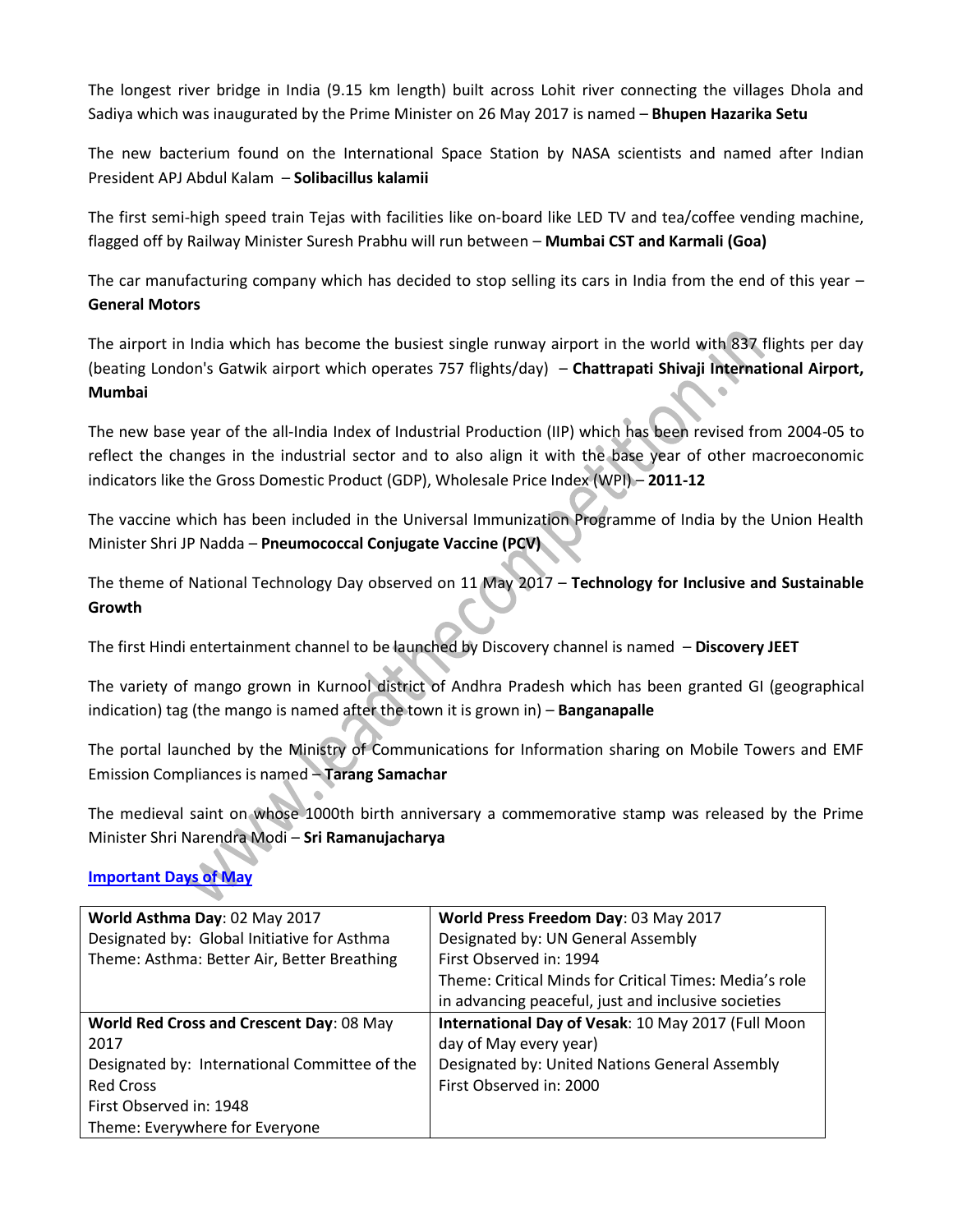| World Migratory Bird Day: 10 May 2017          | International Day of Families: 15 May 2017                |
|------------------------------------------------|-----------------------------------------------------------|
| Designated by: AEWA Secretariat                | Designated by: United Nations General Assembly            |
| First Observed in: 2006                        | Theme: Families, education and well-being                 |
| Theme: Their future is our future              | First Observed in: 1994                                   |
| Note: International Migratory Bird Day started |                                                           |
| in 1993 is observed in Canada, Mexico, US and  |                                                           |
| Central America.                               |                                                           |
| <b>World Telecommunication and Information</b> | <b>International Day for Biological Diversity: 22 May</b> |
| Society Day: 17 May 2017                       | 2017                                                      |
| Designated by: United Nations General          | Designated by: UN General Assembly                        |
| Assembly                                       | Theme: Biodiversity & Sustainable Tourism                 |
| Theme: Big Data for Big Impact                 | First Observed in: 2001                                   |
| First Observed in: 2007                        |                                                           |
| World Turtle Day: 23 May 2017                  | International Day for UN Peacekeepers: 29 May 2017        |
| Designated by: American Tortoise Rescue        | Designated by: United Nations General Assembly            |
| First Observed in: 2000                        | First Observed in: 2003                                   |
|                                                | Theme: Investing in Peace around the World                |
| World No Tobacco Day: 31 May 2017              |                                                           |
| Designated by: World Health Organisation       |                                                           |
| First Observed in: 1987                        |                                                           |
| Theme: Tobacco - a threat to development       |                                                           |

#### **Swachh Survekshan - 2017**

Swachh Survekshan 2017 was carried out in 434 cities across the country and the following are the highlights of the survey.

Criteria and weightages for different components of sanitation related aspects used for the Survey are:

A: Solid Waste Management including Door-to-Door collection, Processing and Disposal, ODF status etc: 45% of total 2,000 marks i.e 900 marks

B: Citizen feedback : 30% i.e 600 of total marks

C: Independent observation : 25% i.e 500 marks

Quality Council of India which conducted the survey deployed 421 assessors for on the spot assessment of 17,500 locations in 434 cities and towns. Another 55 persons regularly monitored the survey process in real time.

#### **Top 10 cities**

1. Indore, 2. Bhopal, 3. Visakhapatnam, 4. Surat, 5. Mysuru, 6. Tiruchirapally, 7. New Delhi Municipal Council, 8. Navi Mumbai, 9. Vadodara and 10. Chandigarh

#### **The last 10**

434. Gonda (UP), 433. Bhusawal (Maharashtra), 432. Bagaha (Bihar), 431. Hardoi (UP), 430. Katihar (Bihar), 429. Bahraich (UP), 428. Muktsar (Punjab), 427. Abohar (Punjab), 426. Shahjahanpur (U.P.) and 425. Khurja (UP).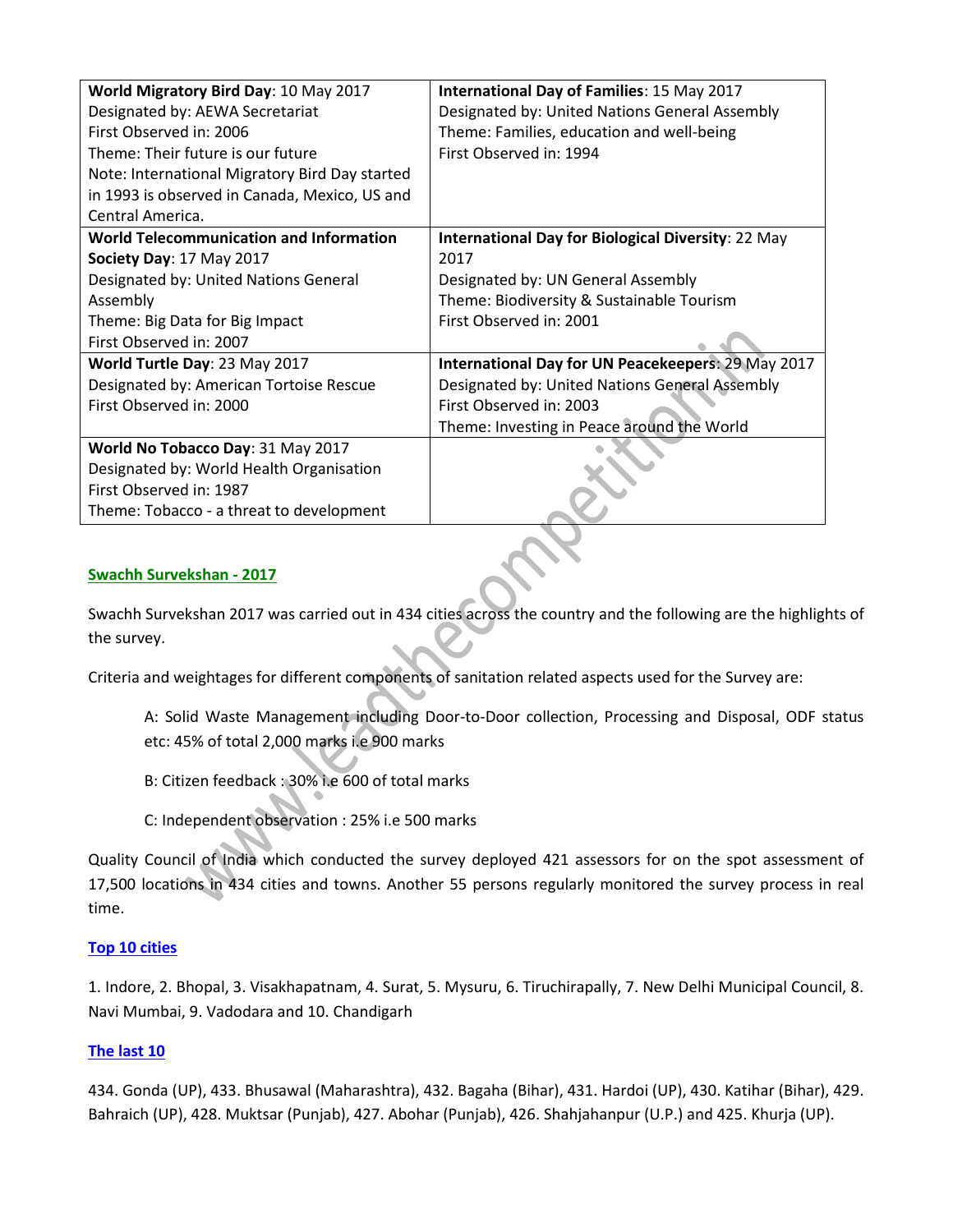#### **Other rankings at National Level**

| Fastest Mover Big City: Faridabad (Haryana)   |
|-----------------------------------------------|
| Fastest Mover Medium City: Rewa (M.P.)        |
| Fastest Mover Small City: Khargone (M.P.)     |
| Cleanest Medium City: Tirupati (A.P.)         |
| Cleanest Small City: Ambikapur (Chhattisgarh) |
| <b>Zonewise Best cities</b>                   |

| Category                          | <b>North Zone</b>           |  | <b>South Zone</b>                              |
|-----------------------------------|-----------------------------|--|------------------------------------------------|
| <b>Cleanest Big City</b>          | New Delhi Municipal Council |  | Tiruchirapally, T.N.                           |
| <b>Fastest Moving Big City</b>    | Varanasi                    |  | Vijayawada, A.P.                               |
| <b>Cleanest Medium City</b>       | Karnal, Haryana             |  | Kakinada, A.P.                                 |
| <b>Fastest Moving Medium City</b> | Jhansi, U.P.                |  | Ongole, A.P.                                   |
| <b>Cleanest Small City</b>        | Leh, J & K                  |  | Suryapet, Telangana                            |
| <b>Fastest Moving Small City</b>  | Ferozpur, Punjab            |  | Tadipatri, A.P.                                |
| Category                          | East Zone                   |  | <b>West Zone</b>                               |
| <b>Cleanest Big City</b>          | Jamshedpur, Jharkhand       |  | Navi Mumbai, Maharashtra                       |
| <b>Fastest Moving Big City</b>    | Bhubaneswar, Odisha         |  | Gwalior, M.P.                                  |
| <b>Cleanest Medium City</b>       | Bhilainagar, Chhattishgarh  |  | Ujjain, M.P.                                   |
| <b>Fastest Moving Medium City</b> | Rourkela, Odisha            |  | Sagar, M.P.                                    |
| <b>Cleanest Small City</b>        | Chas, Jharkhand             |  | Navsari, Gujarat                               |
| <b>Fastest Moving Small City</b>  | Rajnandgaon, Chhattisgarh   |  | Pithampur, M.P.                                |
| Category                          |                             |  | <b>North East Zone</b>                         |
| <b>Cleanest Big City</b>          |                             |  | Gangtok, Sikkim (Cleanest State Capital)       |
| <b>Fastest Moving Big City</b>    | Aizwal, Mizoram (Overall)   |  |                                                |
| <b>Cleanest Medium City</b>       |                             |  | Nagaon, Assam (Overall outside capital cities) |

#### **Presidential Awards for Classical Tamil**

Tholkappiyar Award 2015-16: Dr. R. Kalaikkovan

Tholkappiyar Award 2014-15: Dr. A. Krishnamurthy

Tholkappiyar Award 2013-14: Dr. S.N. Kandaswamy

## **Wall of Valour in Educational Institutions**

**Launched by**: Minister of Human Resource Development Shri Prakash Javadekar and Minister of State for Defence Dr. Subhash Bhamre jointly

**Purpose**: To help create a spirit of respect for our real heroes.

**Details**: A wall of 15 x 20 to be designated in 1,000 educational institutions across the country. Portraits of Param Vir Chakra (PVC) decorated soldiers will be displayed on the walls to instil sense of nationalism among the students. This is part of a nationwide 'Vidya Veerta Abhiyan', initiated by writer and former Rajya Sabha member Shri Tarun Vijay.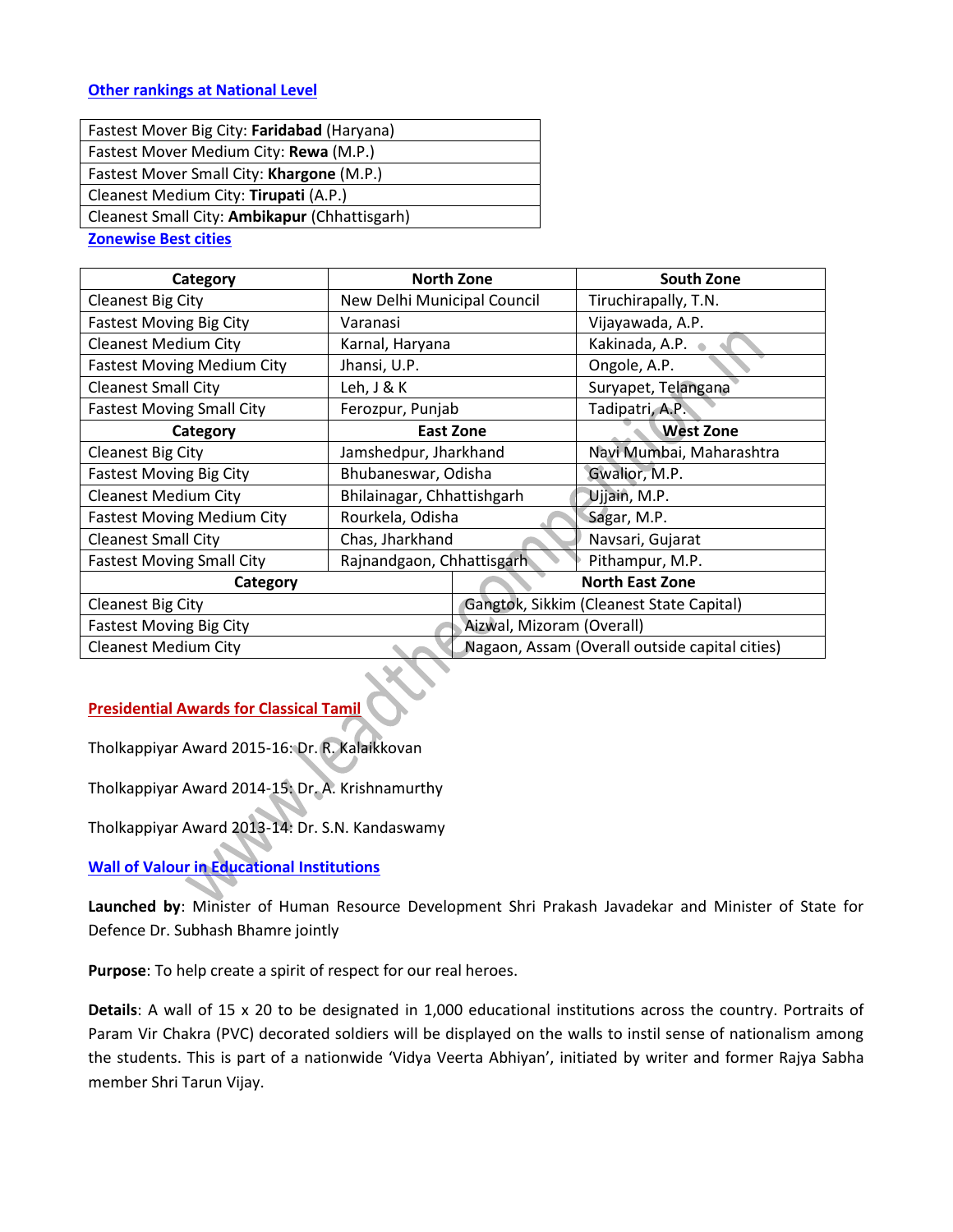#### **South Asia Satellite (GSAT-9)**

#### Launch date: **05 May 2017**

Launch Vehicle: Geosynchronous Satellite Launch Vehicle (**GSLV-F09**)

#### Launched from: **Sriharikota**

The 2230 kg South Asia Satellite (GSAT-9) is a geosynchronous communications and meteorology satellite by the Indian Space Research Organisation (ISRO) for the South Asian Association for Regional Cooperation (SAARC) region.

Afghanistan, Bangladesh, Bhutan, Nepal, Maldives and Sri Lanka are the users of the multi-dimensional facilities provided by the satellite.

#### **Books in News**

Confessions of a Dying Mind: The Blind Faith of Atheism - **Haulianlal Guite**

#### **Abbreviations in News**

SAMPADA: Scheme for Agro-Marine Processing and Development of Agro-Processing Clusters

SIMBEX: Singapore-India Maritime Bilateral Exercises

#### **Sangeet Natak Akademi Awards 2016**

#### **Akademi Ratna (Akademi Fellow)**

| Person               | Field                 |
|----------------------|-----------------------|
| Shri Arvind Parikh   | Sitar                 |
| Smt. R. Vedavalli    | <b>Carnatic Vocal</b> |
| Shri Ram Gopal Bajaj | Theatre               |
| Shri Sunil Kothari   | Dance Scholar         |
|                      |                       |

#### **Sangeet Natak Akademi Awards in the field of Music**

| <b>Person</b>                                                               | <b>Field</b>          |
|-----------------------------------------------------------------------------|-----------------------|
| Shri Prabhakar Karekar and Smt Padma Talwalkar                              | Hindustani Vocal      |
| Shri Arvind Mulgaonkar                                                      | Tabla                 |
| Shri Kala Ramnath                                                           | Violin                |
| Smt Neela Ramgopal and Smt K Omanakutty                                     | <b>Carnatic Vocal</b> |
| Shri J. Vaidyanathan                                                        | Mridangam             |
| Shri Mysore M Manjunath                                                     | Violin                |
| Shri Ningthoujam Shyamchand Singh                                           | Nata Sankirtana       |
| Smt Ratnamala Prakash and Hussain brothers (Ahmad Hussain and Mohd Hussain) | Sugam Sangeet         |

#### **Sangeet Natak Akademi Awards in the field of Dance**

| Person             | <b>Field</b>         |
|--------------------|----------------------|
| Smt Geeta Chandran | <b>Bharat Natyam</b> |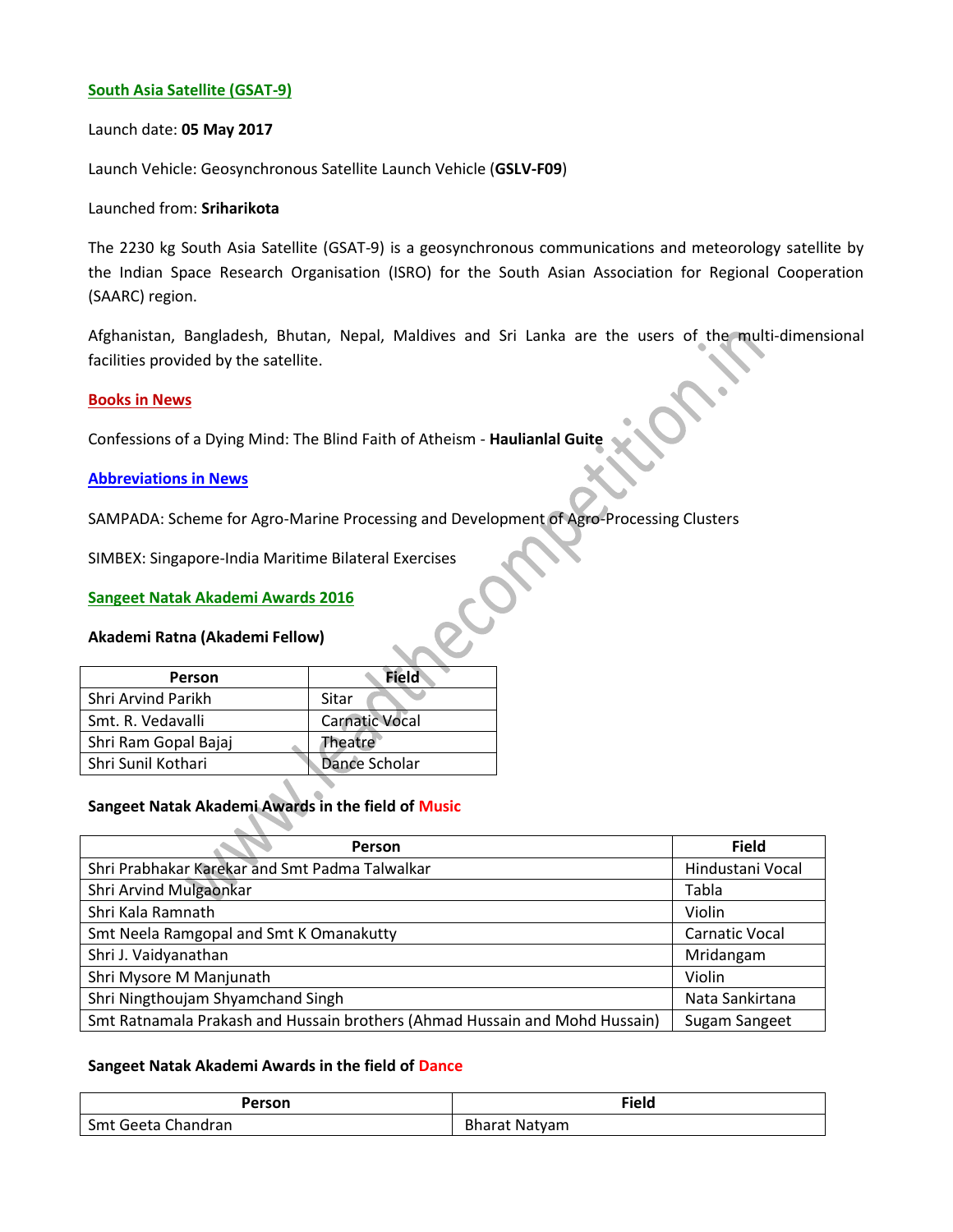| Shri Jitendra Maharaj                   | Kathak       |
|-----------------------------------------|--------------|
| Shri Kalamandalam Ramachandran Unnithan | Kathakali    |
| Shri Maisnam Kaminikumar Singh          | Manipuri     |
| Shri AB Bala Kondala Rao                | Kuchipudi    |
| Shri Ratikanta Mohapatra                | Odissi       |
| Shri Haricharan Bhuyan Borbayan         | Sattriya     |
| Shri Gopal Prasad Dubey                 | Chhau        |
| Smt Anita Ratnam                        | Contemporary |

## **Sangeet Natak Akademi Awards in the field of Theatre**

| Person                                                            | <b>Field</b>       |
|-------------------------------------------------------------------|--------------------|
| Shri Kusum Kumar                                                  | <b>Playwriting</b> |
| Shri Satyabrata Rout, Shri Bipin Kumar and Shri Rajkamal Nayak    | <b>Direction</b>   |
| Shri Gireesan V, Shri Oinam Biramangol Singh and Shri Mohan Joshi | Acting             |
| Smt Anjana Puri                                                   | Music for theatre  |
| Shri K Govind Bhat                                                | Yakshagana         |

## **Sangeet Natak Akademi Awards in the field of Traditional/Folk/Tribal Music/Dance/Theatre**

| <b>Person</b>                                         | <b>Field</b>                   |
|-------------------------------------------------------|--------------------------------|
| Smt Annabattula Lakshmi Mangatayaru and Smt Leela Sai | Kalavantulu (A.P.)             |
| Shri Yogesh Gadhavi                                   | Folk music (Gujarat)           |
| Shri Vidyanand Saraik                                 | Folk music (Himachal Pradesh)  |
| Shri Somnath D. Chari                                 | <b>Traditional Music (Goa)</b> |
| Shri Laxmidhar Raut                                   | Pala (Odisha)                  |
| Shri Charanji Lal                                     | Mand (Rajasthan)               |
| Shri Gulzar Ahmad Ganai                               | Chakri (Jammu & Kashmir)       |
| Shri Braj Kishore Dubey                               | Folk Music (Bihar)             |
| Shri Prabhitangsu Das and Shri Dattatreya Aralikatte  | Puppetry                       |

# **Sangeet Natak Akademi Awards - Overall Contrubution/Scholarship to Performing Arts**

| <b>Person</b>            | <b>Field</b>                |
|--------------------------|-----------------------------|
| Shri Pappu Venugopal Rao | Scholarship                 |
| Shri Avinash Pascricha   | <b>Overall Contribution</b> |

## **Most Crowded Cities**

According to UN Habitat the following are the most crowded cities in the world.

| City                | People/SqKm |
|---------------------|-------------|
| Dhaka, Bangladesh   | 44,500      |
| Mumbai, India       | 31,700      |
| Medellin, Columbia  | 19,700      |
| Manila, Philippines | 14,800      |
| Casablanca, Morocco | 14,200      |
| Lagos, Nigeria      | 13,300      |
| Kota, India         | 12,100      |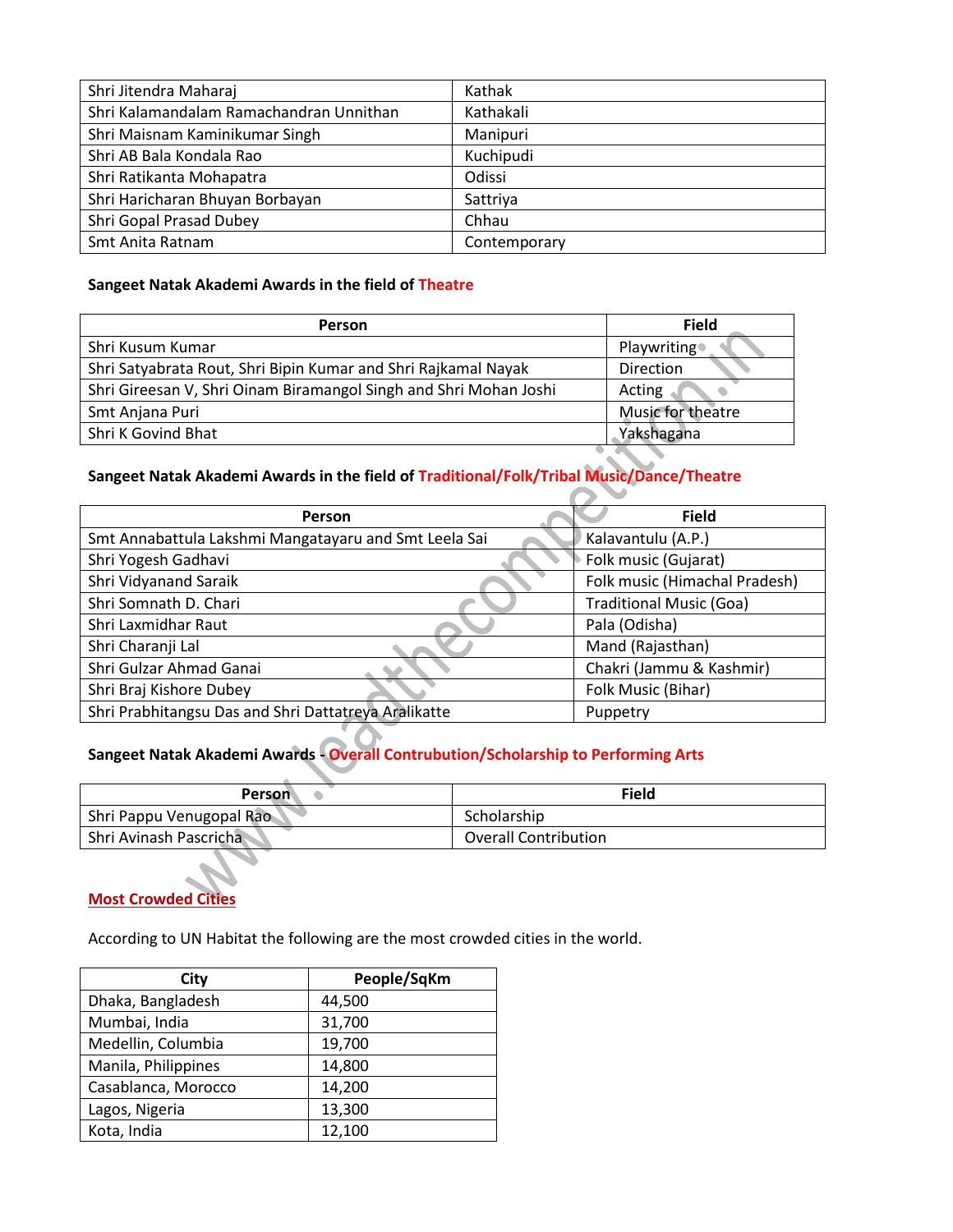#### **Public Affairs Index**

Public Affairs Index (PAI) is a data driven platform to rank the 30 States of India from the lens of governance. While it is a complex task to rank the Indian states which are economically, culturally and socially so diverse, Public Affairs Centre (PAC) has developed PAI as a unique statistical tool to evaluate the performance of governance in the States. PAI is largely based on secondary data and has been extracted from Union Government Ministries and Departments.

PAI 2016 ranked the states of India on the basis of 10 broad themes, spread across 25 focus subjects and focusing on 68 individual indicators. The report also incorporates a study on Sentiment Analysis.

While the new PAI 2017 report is similar to PAI 2016, it has been upgraded and made more comprehensive. PAI 2017 has 10 themes, 26 focus subjects and 82 indicators. It also includes a new study on Inequality, which focuses on the extent of the gap existing between the various strata of society from an economic, social and gender perspective.

The following are the top 5 ranked States in the PAI 2017

| <b>State</b>     | <b>Score</b> |
|------------------|--------------|
| Kerala           | 0.551        |
| Tamil Nadu       | 0.543        |
| Gujarat          | 0.536        |
| Himachal Pradesh | 0.535        |
| Karnataka        | 0.531        |

The following are the top ranked in each theme of the PAI 2017

| <b>Theme</b>                           | <b>State</b>      |  |
|----------------------------------------|-------------------|--|
| <b>Essential Infrastructure</b>        | Goa               |  |
| Support to Human Development           | Kerala            |  |
| <b>Social Protection</b>               | Jammu and Kashmir |  |
| Women and Children                     | Nagaland          |  |
| Crime, Law and Order                   | Nagaland          |  |
| Delivery of Justice                    | <b>Tripura</b>    |  |
| Environment                            | Arunachal Pradesh |  |
| <b>Transparency and Accountability</b> | Haryana           |  |
| <b>Fiscal Management</b>               | Telangana         |  |
| <b>Economic Freedom</b>                | Gujarat           |  |
| Inequality                             | Kerala            |  |

#### **Indian Premier League 2017**

Winners: **Mumbai Indians**

Runner-up: **Rising Pune Supergiant**

Orange Cap for the leading run-scorer: **David Warner**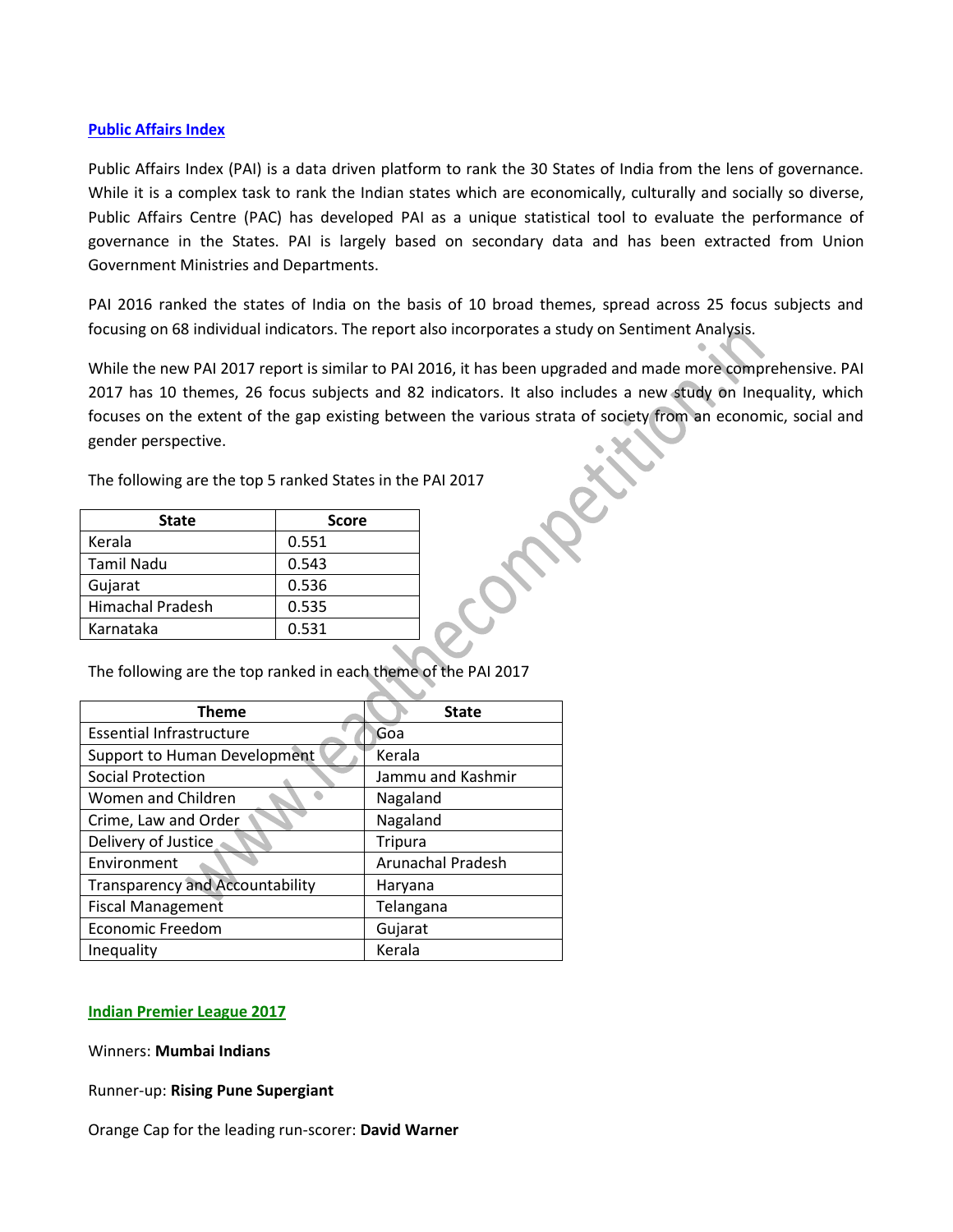Purple Cap for the leading wicket-taker: **Bhuvneshwar Kumar**

Most Valuable Player: **Ben Stokes**

Emerging Player of the Tournament: **Basil Thampi**

Fair Play Award: **Gujarat Lions**

Stylish Player of the Season: **Gautam Ghambir**

#### **IRCTC Survey on Cleanliness of Stations**

The Minister of Railways, Shri Suresh Prabhakar Prabhu released Third Party Audit Report on Station Cleanliness and Inaugurated Swachh Rail Portal. First survey conducted by IRCTC in 2016 by conducting interviews of passengers at the stations on various parameters of cleanliness and rating them on these basis. The second survey has been conducted by Quality Council of India (QCI) who with the help of their partners have conducted the survey of 407 major railway stations (75 A1 category and 332 A category stations) of Indian Railways.

The parameters adopted for conducting the survey are: Evaluation of Process of cleanliness in Parking, main entry area, main platform, waiting room,(33.33%) direct observation by QCI assessors of cleanliness in these areas (33.33%) and passenger feedback(33.33%). A 24x7 control room was set up and images were geo-tagged to monitor progress.

| Rank | A1 Category Station (Out of 75)     | <b>A Category Station (Out of</b><br>332) | <b>Railway Zone</b> |
|------|-------------------------------------|-------------------------------------------|---------------------|
| 1.   | Vishakhapatnam, East Coast Railway  | Beas, Northern Railway                    | South East Central  |
|      |                                     |                                           | Railway             |
| 2.   | Secunderabad, South Central Railway | Khammam, South-Central                    | East Coast Railway  |
|      |                                     | Railway                                   |                     |
| 3.   | Jammu Tawi, Northern Railway        | Ahmednagar, Central                       | Central Railway     |
|      |                                     | Railway                                   |                     |

The following are the first 3 rankings in each category as per the survey:

## **Year of Polar Prediction**

The Year of Polar Prediction is to be observed from mid-2017 to mid-2019 in order to cover an entire year in both the Arctic and Antarctic. The initiative involves the World Meteorological Organization (WMO), Germany's Alfred Wegener Institute (AWI) and a wide array of partners around the globe.

## **Quoting of Aadhaar for filing of return of income**

Section 139AA of the Income-tax Act, 1961, as inserted by the Finance Act, 2017 provides for mandatory quoting of Aadhaar / Enrolment ID of Aadhaar application form for filing of return of income and for making an application for allotment of Permanent Account Number with effect from 1st July, 2017. Section 139AA (3) of the Act empowers the Central Government to notify the person(s) or State(s) to which the requirement of quoting of Aadhaar / Enrolment ID shall not apply.